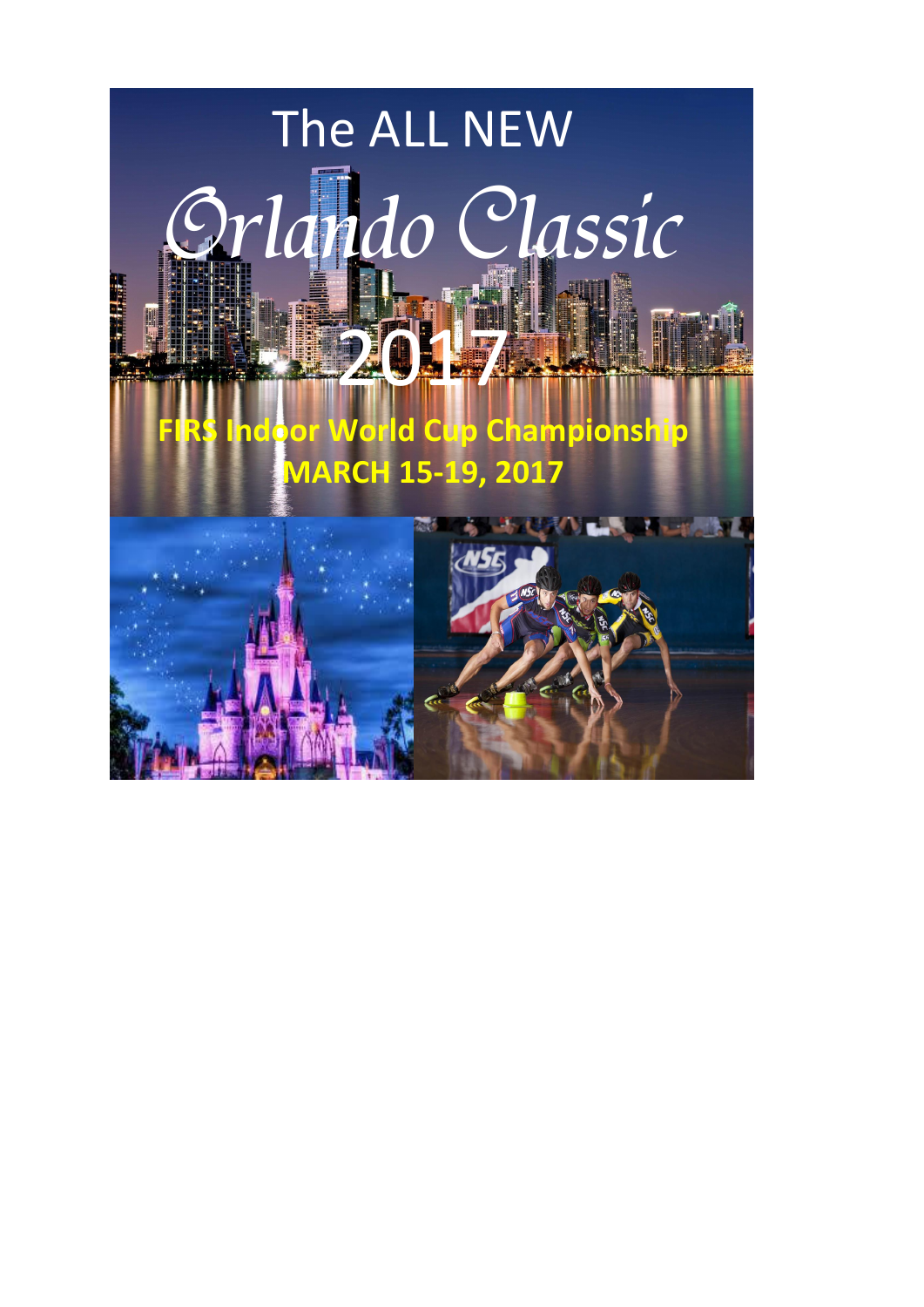# **WELCOME!**

The Astro Skate Center in Conjunction with The Federacion Internacional De Rollersports (FIRS) would like to cordially invite you to the First Ever, Indoor World Cup Race - The Orlando Classic! Which will also feature Outdoor Races on Sunday March 19<sup>th</sup> 2017.

This race is a preliminary race that will possibly lead to the First Ever INDOOR WORLD CHAMPIONSHIP in 2018 hosted by FIRS. We need your support to bring this Championship to life. We will do all we can do to make your event economical and exciting. There are over 14 countries currently hosting an Indoor National Championship and this is a chance to showcase your countries talents on the Indoor Track.

The event dates will be March 15-19<sup>th</sup>, 2017 located in the Vacation Capitol of the World, the Beautiful ORLANDO, FLORIDA! This is the home of Walt Disney World, Universal Studios, Sea World and many more parks and attractions, so this is not only a race, but a wonderful family vacation as well!

The Indoor Facility is a newly renovated 30,000 square foot building which hosts a 18,000 Square foot Hardwood Floor freshly coated with Roll-On, the number one choice in Floor Coatings. With \$750,000 in renovations alone, the facility will awe you with its 3 dimensional art work, exciting lights and sound, and special VIP and Vendor areas!

The racing will be for all ages with truly three levels of skating.

The World Class and Junior World Class will be for all skaters at the highest levels and any skater who is a former National Team Skater will be required to skate on this division.

There is the Elite Division which is for most experienced skaters, and the Novice Division for newer skaters and less experienced.

The Junior World Class and Senior World Class divisions will be competing for the World Cup for Indoor and the Elite and Novice will be awarded with Medals custom designed for this International Competition.

There will be relays for all divisions, There will be a Junior World Class and Senior World Class 3 Person Relay Competition as well as for the Elite division.

There will be all standard 2 person relays for the Elite Division, as well as Novice division.

The Outdoor portion of the competition will feature various outdoor races and we will be sending more information soon about the facility and the races.

The Astro Skate Center can provide local transportation to and from the hotels upon request.

Hotel Information will be following shortly with various prices of hotels and facilities to make your trip economical and fun!

We can also assist with visits to the Theme parks and attractions.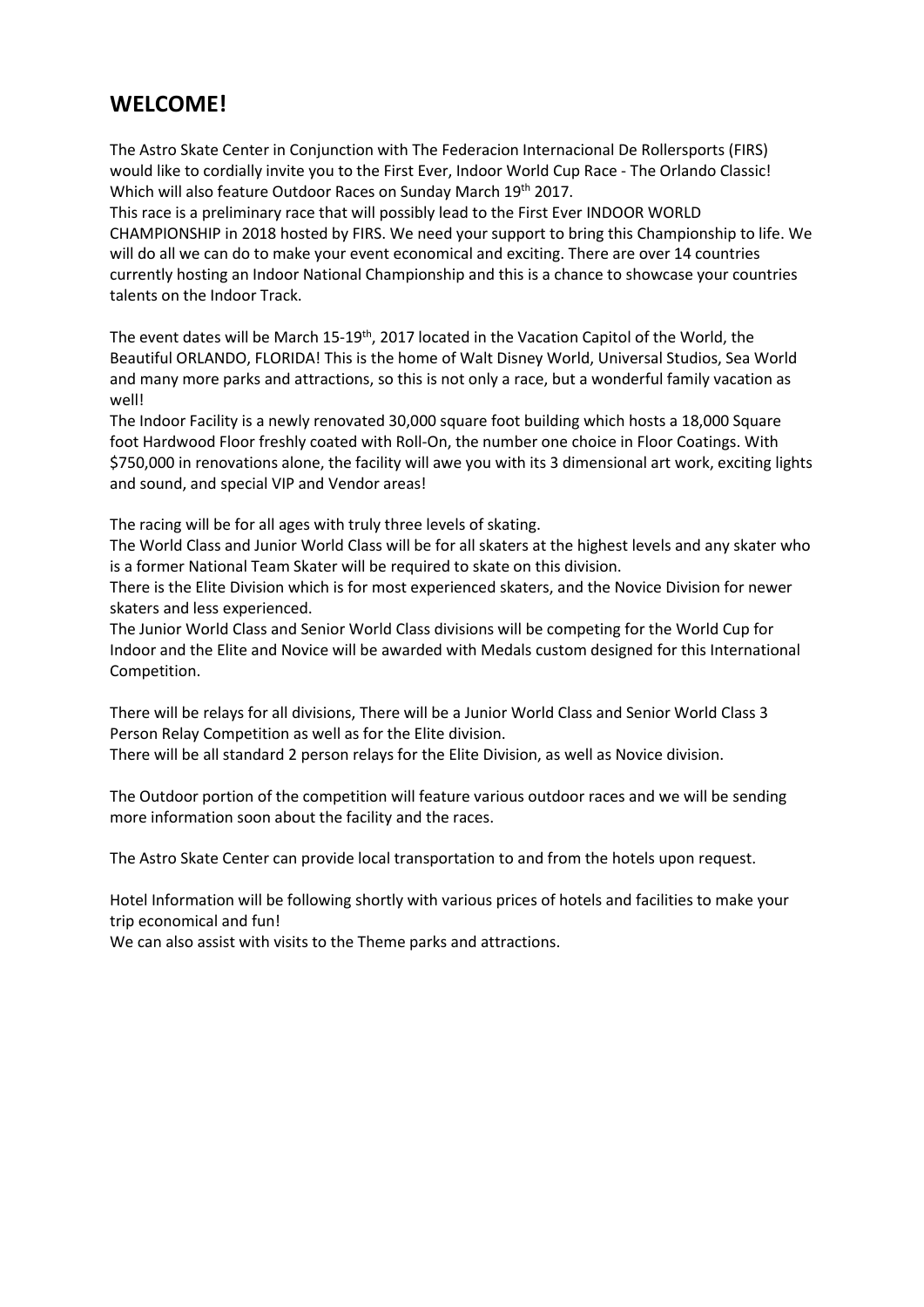If you need assistance in Coaching and Bettering your indoor skills, we have coaches available to work with your teams if you wish to come early or if you wish to book private teaching in your country.

The Following is a Tentative Schedule of Events to be skated.

## **COST OF THE EVENTS ARE AS FOLLOWS:**

## **JR and SR WORLD CLASS FIRST EVENT \$60.00 Relays \$15.00 each Elite Division First Event \$50.00 Relays \$15.00 each Novice Division First Event \$50.00 Relays \$15.00 each**

## *INDOOR WORLD CLASS AND JR WORLD CLASS FIRS EVENTS*

JR WORLD CLASS MEN Flying 100M, 500M, 1000M, 1500m 5000m JR WORLD CLASS LADIES Flying 100M, 500M, 1000M, 1500m 5000m WORLD CLASS MEN Flying100M, 500M, 1000M, 2000m 10000m WORLD CLASS LADIES Flying 100M, 500M, 1000M, 2000m 5000m JR AND SR WORLD CLASS 3 PERSON RELAYS

| <b>NOVICE Races &amp; Distances</b>                                                |                |                 |       |  |
|------------------------------------------------------------------------------------|----------------|-----------------|-------|--|
| <b>Novice Individual Divisions:</b>                                                | AGE            | <b>DISTANCE</b> |       |  |
| Primary Girls and Boys                                                             | (6 & 7)        | 200M            | 400M  |  |
| Juvenile Girls and Boys                                                            | (8 & 9)        | 300M            | 400M  |  |
| <b>Elementary Girls and Boys</b>                                                   | $(10 \& 11)$   | 300M            | 500M  |  |
| Freshman Girls and Boys                                                            | $(12 \& 13)$   | 300M            | 700M  |  |
| Sophomore Men and Ladies                                                           | (14 & 15)      | 500M            | 1000M |  |
| Junior Men and Ladies                                                              | $(16 \& 17)$   | 500M            | 1000M |  |
| Senior Men and Ladies                                                              | $(18 - 26)$    | 500M            | 1000M |  |
| Classic Men and Ladies                                                             | $(27 - 34)$    | 500M            | 1000M |  |
| <b>Masters Men and Ladies</b>                                                      | $(35 - above)$ | 500M            | 1000M |  |
| Elementary 2 Boy/Girl/Mixed                                                        |                | 1200M           |       |  |
| Sophomore 2 Man/Lady/Mixed                                                         |                | 2000M           |       |  |
| Senior 2 Man/Lady/ Mixed                                                           |                | 2000M           |       |  |
| Classic/Master 2 Man/Lady/Mixed                                                    |                | 2000M           |       |  |
| Note: ** Some divisions may be combined to save time and keep the meet competitive |                |                 |       |  |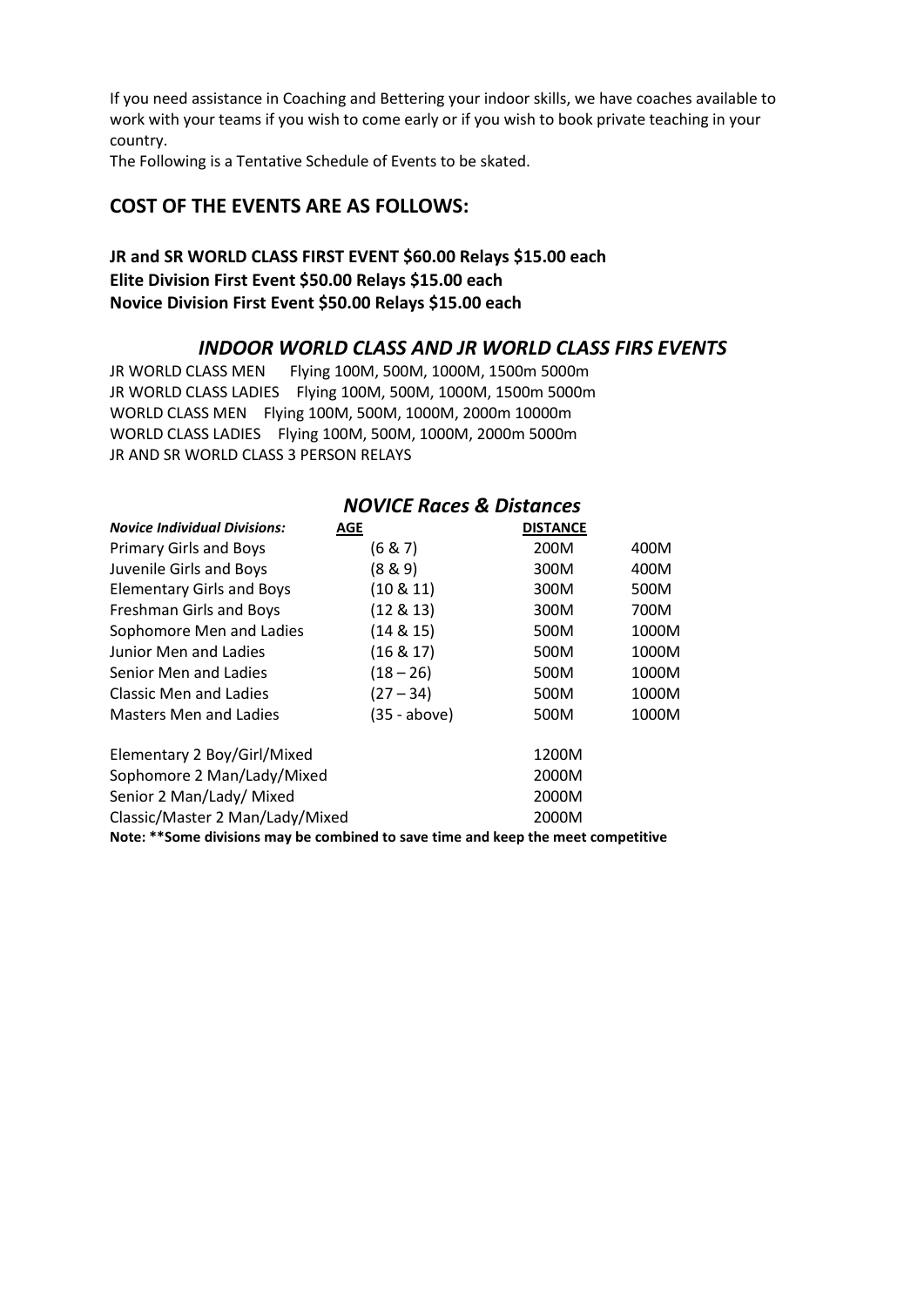| <b>Standard Division Races &amp; Distances</b> |               |                       |  |
|------------------------------------------------|---------------|-----------------------|--|
| <b>Standard Individual Divisions:</b>          | <b>AGE</b>    | <b>DISTANCE</b>       |  |
| Tiny Tot Girls and Boys                        | (5 and Under) | 200M<br>300M<br>100M  |  |
| <b>Primary Girls and Boys</b>                  | (6 & 7)       | 200M<br>300M<br>400M  |  |
| Juvenile Girls and Boys                        | (8 & 9)       | 200M<br>300M<br>500M  |  |
| <b>Elementary Girls and Boys</b>               | $(10 \& 11)$  | 300M<br>500M<br>700M  |  |
| Freshman Girls and Boys                        | $(12 \& 13)$  | 300M<br>500M<br>1000M |  |
| Sophomore Men and Ladies                       | (14 & 15)     | 500M<br>1000M 1500M   |  |
| Junior Ladies                                  | $(16 \& 17)$  | 500M<br>1000M 1500M   |  |
| Junior Men                                     | $(16 \& 17)$  | 500M<br>1000M 2000M   |  |
| Senior Ladies                                  | $(18 - 24)$   | 500M<br>1000M 2000M   |  |
| Senior Men                                     | $(18 - 24)$   | 500M<br>1000M 3000M   |  |
| Classic Ladies                                 | $(25 - 34)$   | 500M<br>1000M 1500M   |  |
| Classic Men                                    | (25 - 34)     | 500M<br>1000M 2000M   |  |
| <b>Masters Ladies</b>                          | $(35-44)$     | 500M<br>700M 1000M    |  |
| Master Men                                     | (35-44)       | 500M<br>700M 1500M    |  |
| Veterans Ladies and Men                        | $(45 - 54)$   | 500M<br>700M 1000M    |  |
| <b>Esquire Ladies and Men</b>                  | (55 & Older)  | 500M<br>700M 1000M    |  |

**\*\*Some divisions may be combined to save time and keep the meet competitive**

# *Indoor Events*

# *Standard Division Relays*

# **All USA Roller Sports Elite 2 Person and 2 Mixed Relays will be skated\*\*\***

| <b>DIVISIONS</b>        | AGE                                  | <b>DISTANCE</b> |
|-------------------------|--------------------------------------|-----------------|
| Juvenile 3 person       | (Boys/Girls of Juvenile and Primary) | 1500M           |
| Freshman 3 Boy/Girl     | (Elementary and freshman)            | 3000M           |
| Senior 3 Lady           | (Sophomore, Junior, & Senior)        | 4500M           |
| Senior 3 Man            | (Sophomore, Junior, & Senior)        | 6000M           |
| WORLD CLASS 3 Man FIRS  | (Jr and Sr World Class)              | 6000M           |
| WORLD CLASS 3 Lady FIRS | (Jr and Sr World Class)              | 4500M           |
|                         |                                      |                 |

Classic/Master/Veteran 3 Person (any combination of men/women in these ages) 3000M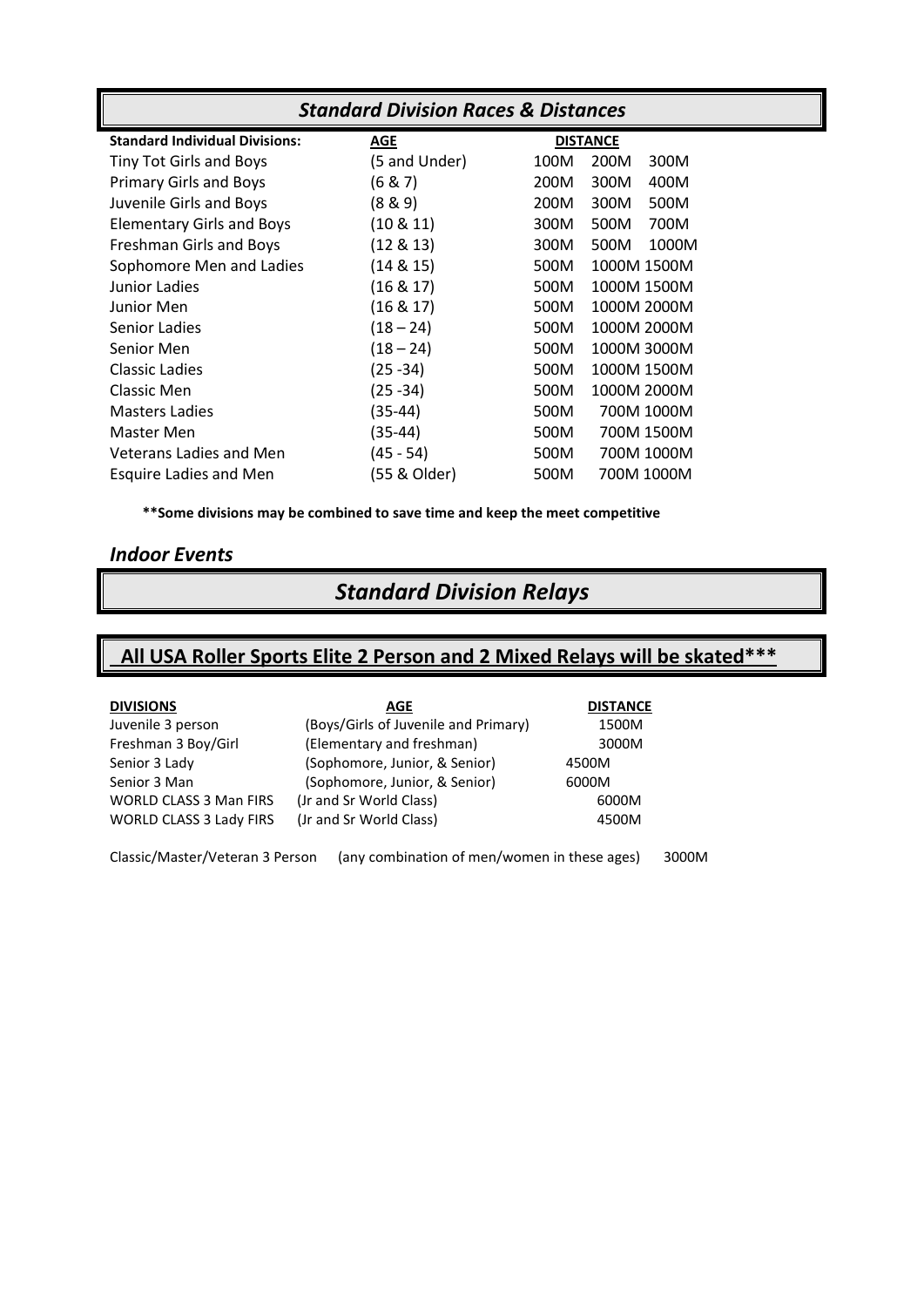# **TENTATIVE SCHEDULE**

#### **\* SIGNIFIES FIRS EVENT**

Wednesday March 15, 2017 INTERNATIONAL ATHLETES ARRIVE AND START REGISTRATION AND CHECK IN PRACTICE JR AND SR WORLD CLASS

Thursday March 16, 2017 WORLD CLASS AND JR WORLD CLASS PRACTICE DAY 9am-4pm

7PM \*Jr World Class Ladies Flying 100M \*Jr World Class Men Flying 100M \*World Class Ladies Flying 100M \*World Class Men Flying 100M \*Jr World Class 500M Heats \*Sr World Class 500M Heats

Friday March 17, 2017 Standard Division MIDDLE DISTANCES Tiny Tot Girls and Boys Primary Girls and Boys Juvenile Girls and Boys Elementary Girls and Boys Freshman Girls and Boys Sophomore Men and Ladies **\*JR WORLD CLASS 500M SEMIS \*SR WORLD CLASS 500M SEMIS** Junior Ladies Junior Men Senior Ladies Senior Men Classic Ladies Classic Men Masters Ladies Master Men Veterans Ladies and Men Esquire Ladies and Men

#### **\* JR WORLD CLASS 500M Final \* SR WORLD CLASS 500M Final**

Standard Division Short DISTANCES Tiny Tot Girls and Boys Primary Girls and Boys Juvenile Girls and Boys Elementary Girls and Boys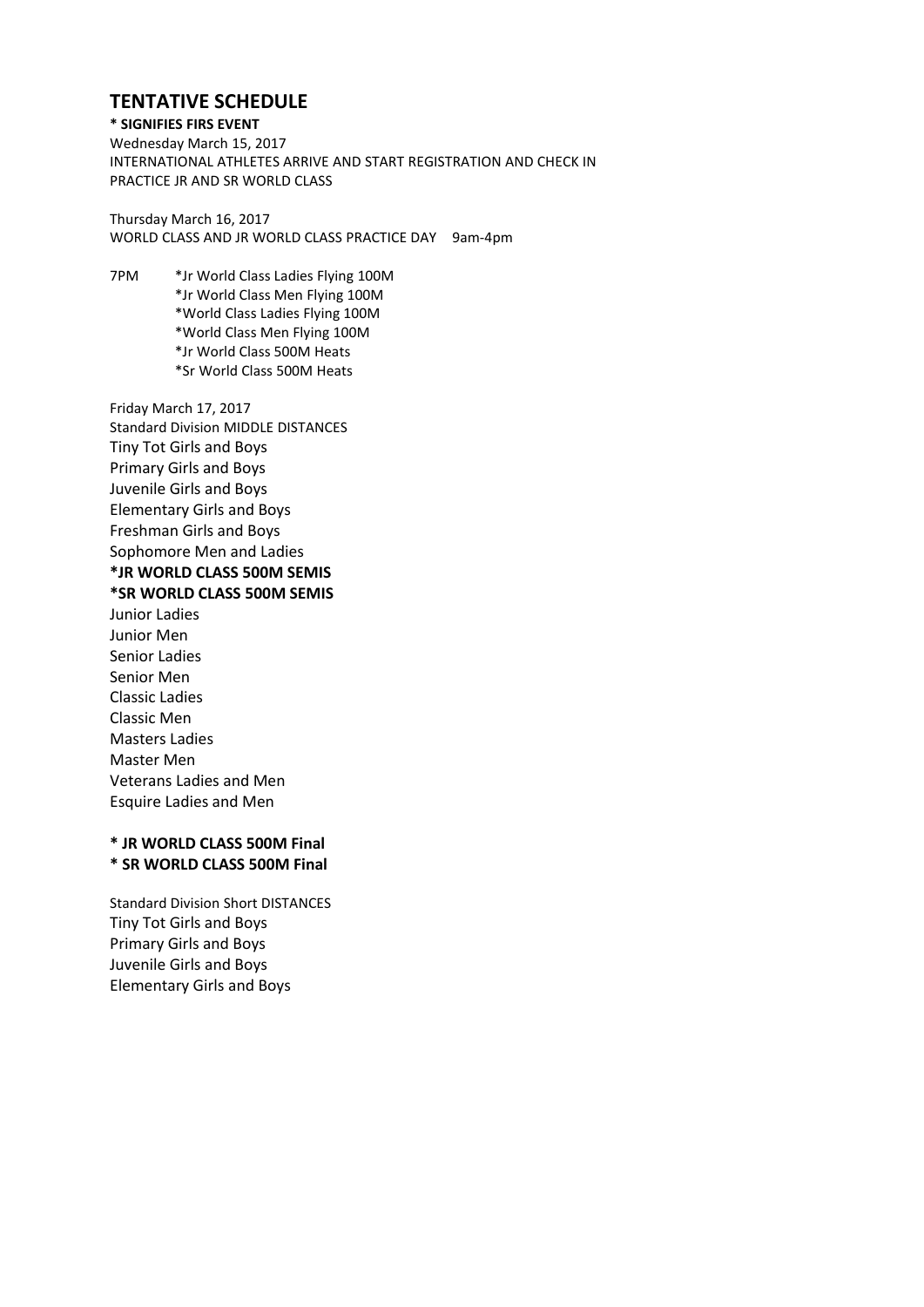Freshman Girls and Boys Sophomore Men and Ladies **\*JR WORLD CLASS 1000M Heats \*SR WORLD CLASS 1000M Heats** Junior Ladies Junior Men Senior Ladies Senior Men

Classic Ladies Classic Men Masters Ladies Master Men Veterans Ladies and Men Esquire Ladies and Men

#### **\* JR WORLD CLASS 1000M SEMIS \* SR WORLD CLASS 1000M SEMIS**

STANDARD DIVISION SHORT DISTANCE FINALS Tiny Tot Girls and Boys Primary Girls and Boys Juvenile Girls and Boys Elementary Girls and Boys Freshman Girls and Boys Sophomore Men and Ladies Junior Ladies Junior Men Senior Ladies Senior Men Classic Ladies Classic Men Masters Ladies Master Men Veterans Ladies and Men Esquire Ladies and Men **\*JR WORLD CLASS 1000M FINALS \*SR WORLD CLASS 1000M FINALS**

#### **SATURDAY March 18, 2017**

Standard Division Long DISTANCES Tiny Tot Girls and Boys Primary Girls and Boys Juvenile Girls and Boys Elementary Girls and Boys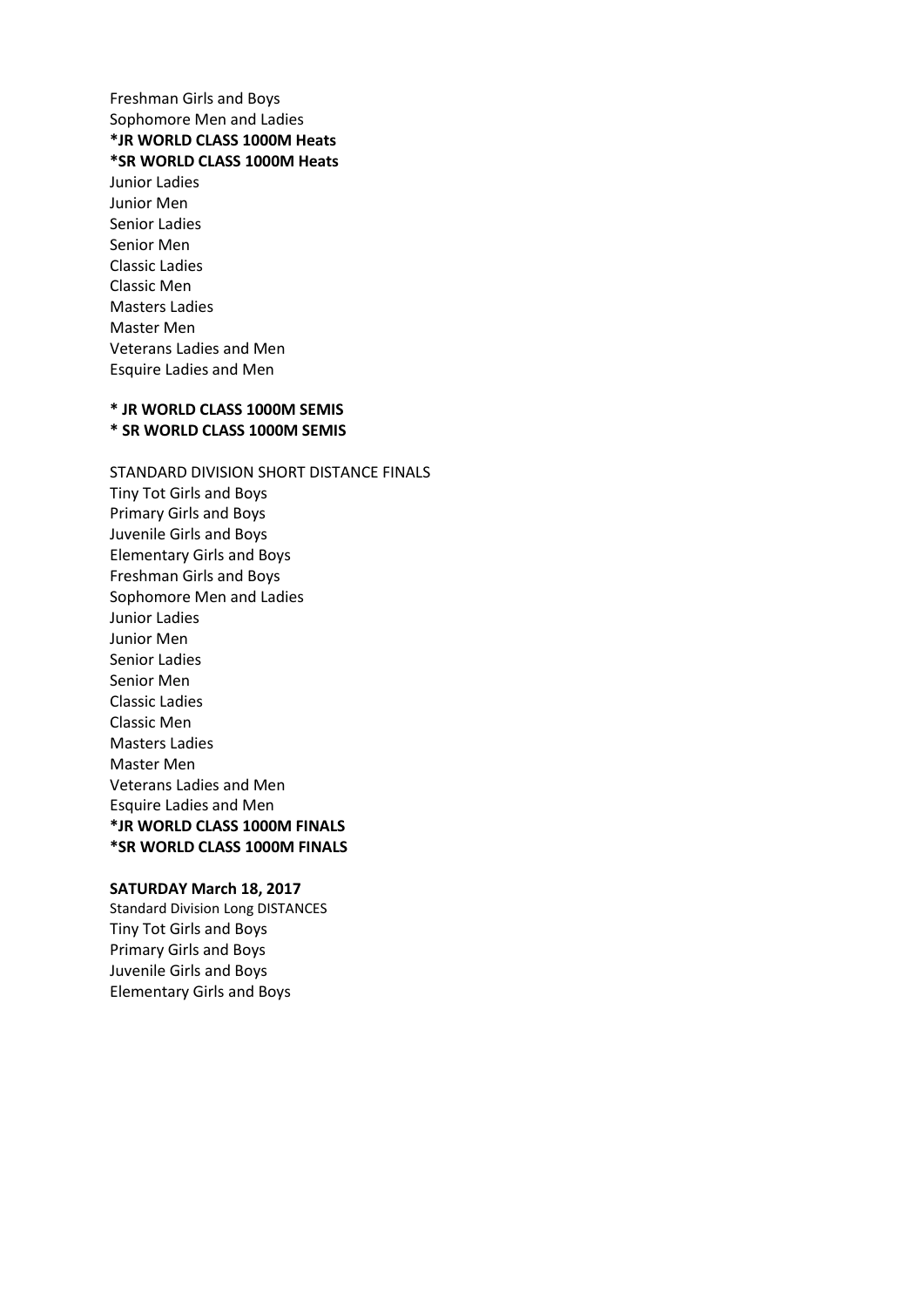Freshman Girls and Boys Sophomore Men and Ladies **\*JR WORLD CLASS 1500M Heats \*SR WORLD CLASS 2000M Heats** Junior Ladies Junior Men Senior Ladies Senior Men Classic Ladies Classic Men Masters Ladies Master Men Veterans Ladies and Men Esquire Ladies and Men

# **\*JR WORLD CLASS 1500M Semis \*SR WORLD CLASS 2000M Semis**

**Standard Division Long DISTANCES FINALS** Tiny Tot Girls and Boys Primary Girls and Boys Juvenile Girls and Boys Elementary Girls and Boys Freshman Girls and Boys Sophomore Men and Ladies Junior Ladies Junior Men Senior Ladies Senior Men Classic Ladies Classic Men Masters Ladies Master Men Veterans Ladies and Men Esquire Ladies and Men

### **\*JR WORLD CLASS 1500M FINALS \*SR WORLD CLASS 2000M FINALS NOVICE DIVISION SHORT DISANCE HEATS**

| <b>Primary Girls and Boys</b> | (6 & 7)      | 200M |  |
|-------------------------------|--------------|------|--|
| Juvenile Girls and Boys       | (8 & 9)      | 300M |  |
| Elementary Girls and Boys     | $(10 \& 11)$ | 300M |  |
| Freshman Girls and Boys       | $(12 \& 13)$ | 300M |  |
| Sophomore Men and Ladies      | $(14 \& 15)$ | 500M |  |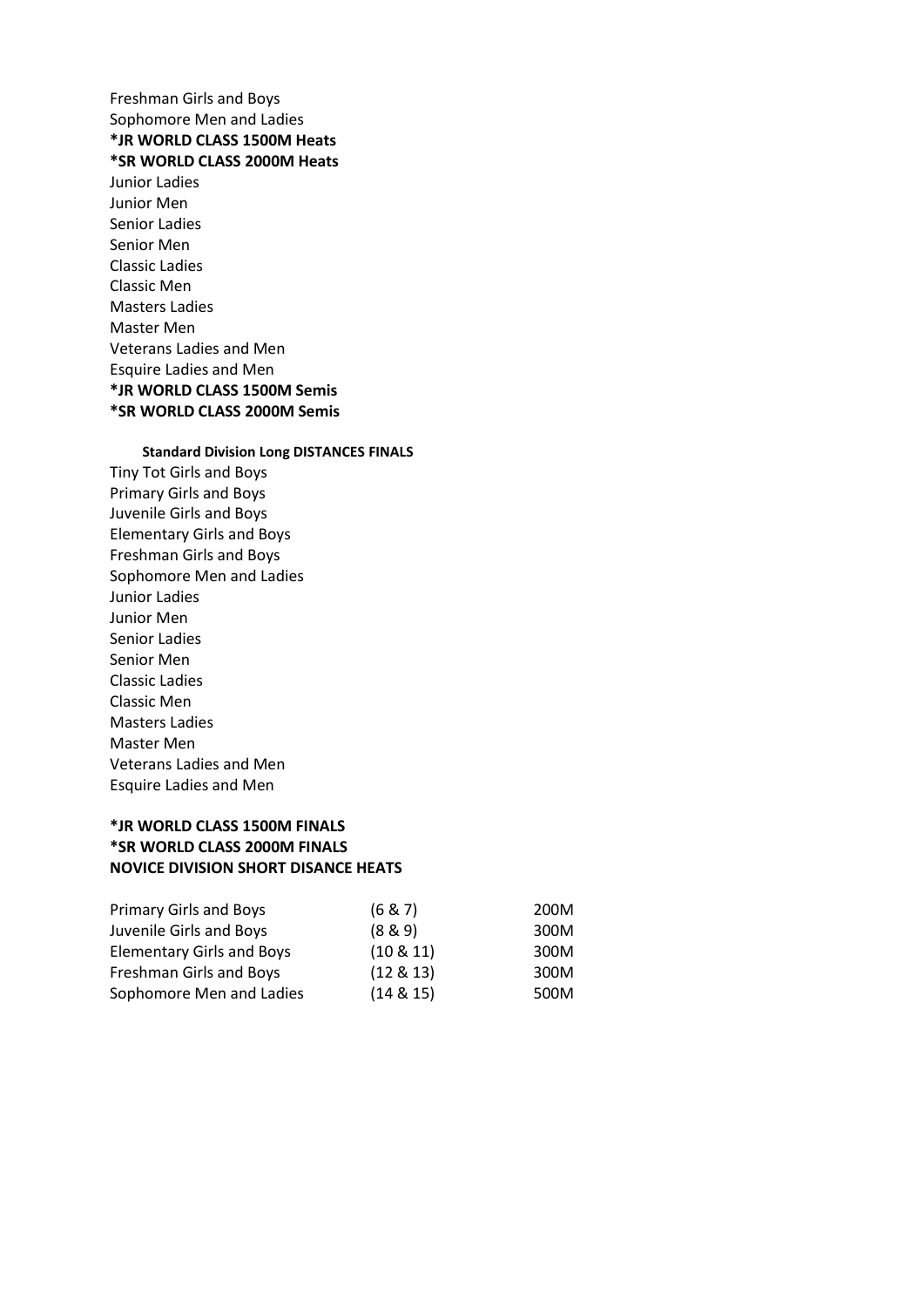| Junior Men and Ladies               | $(16 \& 17)$ | 500M |  |
|-------------------------------------|--------------|------|--|
| Senior Men and Ladies               | $(18 - 26)$  | 500M |  |
| <b>Classic Men and Ladies</b>       | $(27 - 34)$  | 500M |  |
| <b>Masters Men and Ladies</b>       | (35 - above) | 500M |  |
| <b>NOVICE DIVISION SHORT FINALS</b> |              |      |  |
| <b>Primary Girls and Boys</b>       | (6 & 7)      | 200M |  |
| Juvenile Girls and Boys             | (8 & 9)      | 300M |  |
| <b>Elementary Girls and Boys</b>    | $(10 \& 11)$ | 300M |  |
| Freshman Girls and Boys             | (12 & 13)    | 300M |  |
| Sophomore Men and Ladies            | (14 & 15)    | 500M |  |
| Junior Men and Ladies               | $(16 \& 17)$ | 500M |  |
| Senior Men and Ladies               | $(18 - 26)$  | 500M |  |
| Classic Men and Ladies              | (27 – 34)    | 500M |  |
| <b>Masters Men and Ladies</b>       | (35 - above) | 500M |  |

#### **\*JR WORLD CLASS LONG DISTANCE FINALS \*SR WORLD CLASS LONG DISTANCE FINALS**

#### **NOVICE DIVISION LONG DISANCE HEATS**

| <b>Primary Girls and Boys</b>    | (6 & 7)      | 200M |  |
|----------------------------------|--------------|------|--|
| Juvenile Girls and Boys          | (8 & 9)      | 300M |  |
| <b>Elementary Girls and Boys</b> | $(10 \& 11)$ | 300M |  |
| Freshman Girls and Boys          | (12 & 13)    | 300M |  |
| Sophomore Men and Ladies         | (14 & 15)    | 500M |  |
| Junior Men and Ladies            | $(16 \& 17)$ | 500M |  |
| Senior Men and Ladies            | $(18 - 26)$  | 500M |  |
| <b>Classic Men and Ladies</b>    | $(27 - 34)$  | 500M |  |
| <b>Masters Men and Ladies</b>    | (35 - above) | 500M |  |

### **NOVICE DIVISION LONG DISTANCE FINALS**

| <b>Primary Girls and Boys</b>    | (6 & 7)      | 200M |  |
|----------------------------------|--------------|------|--|
| Juvenile Girls and Boys          | (8 & 9)      | 300M |  |
| <b>Elementary Girls and Boys</b> | $(10 \& 11)$ | 300M |  |
| Freshman Girls and Boys          | $(12 \& 13)$ | 300M |  |
| Sophomore Men and Ladies         | (14 & 15)    | 500M |  |
| Junior Men and Ladies            | $(16 \& 17)$ | 500M |  |
| Senior Men and Ladies            | $(18 - 26)$  | 500M |  |
| <b>Classic Men and Ladies</b>    | $(27 - 34)$  | 500M |  |
| <b>Masters Men and Ladies</b>    | (35 - above) | 500M |  |

**\* JR WORLD CLASS RELAYS**

**\* SR WORLD CLASS RELAYS**